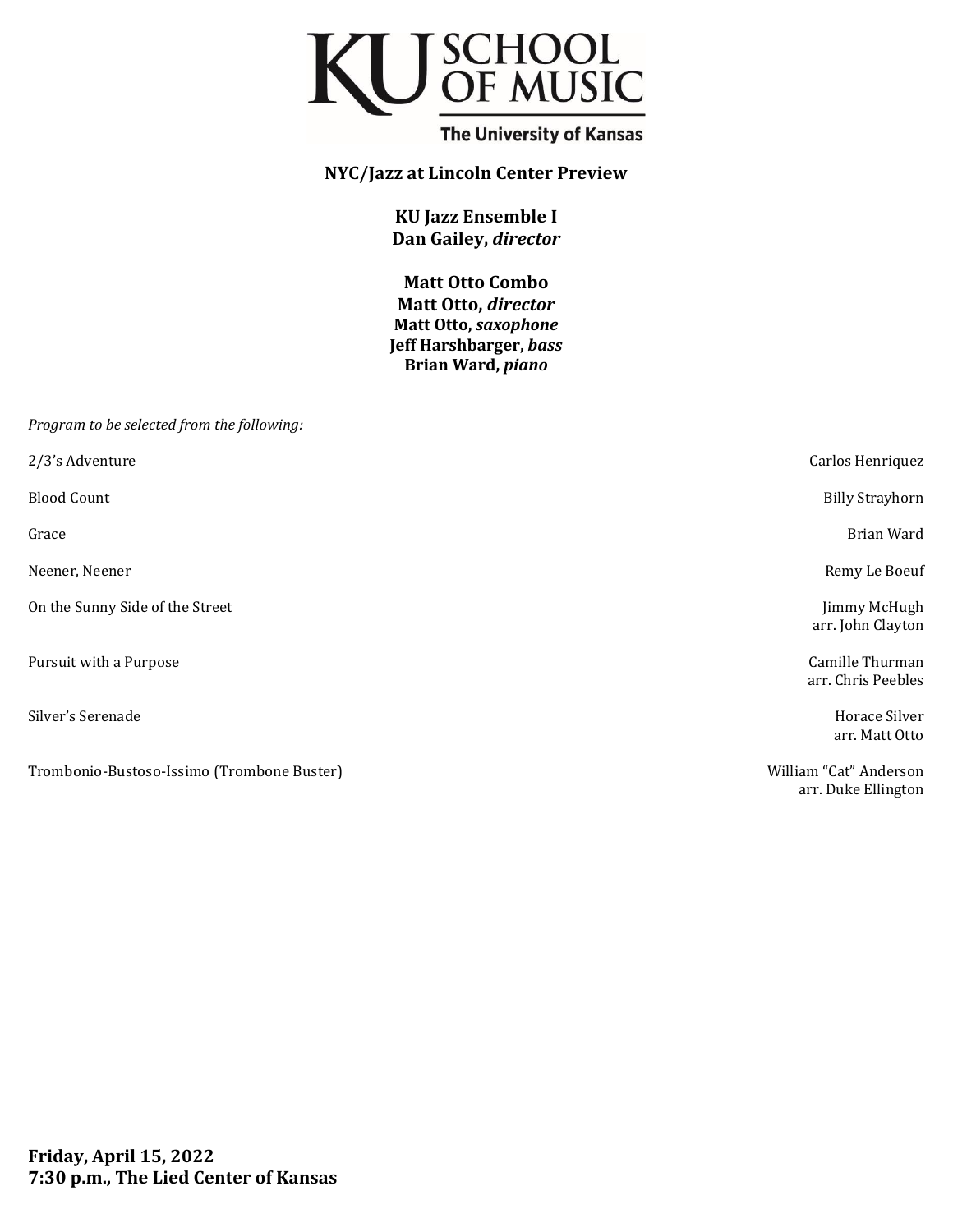#### **KU Jazz Ensemble I Dan Gailey,** *director*

Keegan Kaiser *Olathe, KS* Robert Vandivier *Orlando, FL* 

## **Trombones Rhythm Section**

Colin Wreath, *Andover, KS* John Fraka, guitar *Shawnee, KS* Eli Lockhart *Overland Park, KS* Nick Johnston, piano *Overland Park, KS* David Dayoub *El Paso, TX*  $\sim$  *CA*  $\sim$  *CA*  $\sim$  *Spencer Reeve, bass Fresno, CA* Aaron Reed *Lawrence, KS* Paulo Zambarano, drums/percussion *Austin, TX* Guthrie Bricker, drums/percussion *Lawrence, KS* Nick Velicer, drums/percussion *Overland Park, KS*

## **Performer Biographies**

**MATT OTTO** is currently the Assistant Director of Jazz Studies at the University of Kansas teaching Jazz Theory and Performance, jazz combos and private lessons in jazz improvisation, theory and composition. Matt studied music performance and composition at Indiana University, Berklee School of Music, New School Jazz (BFA) and California Institute of the Arts (MFA) during which time he studied under Lee Konitz, George Garzone, Billy Pierce, Charlie Haden, Don Hawkins and many others. Having lived in Japan for 5 years, New York City for 7 years and Los Angeles for 6 years, he has performed with a variety of artists including Anthony Wilson, Larry Koonse, Rashid Bakr, Ben Monder, Willie Jones III, Alan Ferber, Mark Ferber, Albert "Tootie" Heath, Gregory Hutchinson, Jonathan Kreisberg, Joe La Barbera, Leroy Vinegar, Bob Bowman, Jimmy Smith, Paul Jackson, Ari Honig, Ben Street, Mike Moreno, Sara Gazarek, Josh Nelson, Peter Schlamb, Danny Weiss, Roger Wilder, William Parker, Matt Wilson, Steve Cardenas, Bobby Watson, Bob Weir, Deborah Brown, Larry Goldings, Eric Harland, Sheryl Bailey, Darek Oles, Erik McPherson, John Stowell, Danny Embrey, Alan Pasqua, and many others. Matt currently performs his original compositions with his Kansas City based sextet, as well as traveling several times per year to NYC and LA to perform and record with various jazz artists. He has recorded and performed with the Grammy nominated Anthony Wilson Nonet (The Power of Nine, Groove Note 1035, 2006), The Rashid Bakr Quintet, and the Grammy nominated Alan Ferber Big Band as well as having recorded on over 50 CD's as both a leader and a side man.

Bassist/vocalist/composer **JEFF HARSHBARGER** has collaborated with visual artists (Nick Cave, David Ford, Molly Murphy) and musicians (Bobby Watson, Jacob Fred Jazz Odyssey, David Balakrishnan, Darol Anger, Krystle Warren) to produce work that challenges convention. He curates a twice-monthly concert series that promotes original composition, and hosts "Jazz in the Afternoon" on KKFI. A lecturer in Jazz Studies at The University of Kansas, Harshbarger is the recipient of fellowships from the Charlotte Street Foundation, The Kennedy Center, and The Steans' Institute.

**BRIAN WARD** is a keyboardist, educator, composer, and arranger from Portland, Oregon. Brian has performed with the Oregon Symphony, Bobby Torres, Shirley Nanette, Curtis Salgado, Obo Addy, Will Matthews, Bobby Watson, and many others. "City of Roses," one of the arrangements Ward helped create for Esperanza Spalding's album *Radio Music Society*, won a Grammy Award for Best Instrumental Arrangement for Vocal Performance. Ward has taught jazz band and jazz piano at Portland State University, Washington State University, University of Idaho, Eastern Washington University, University of Kansas, Benedictine College and the Kansas City Jazz Academy. Currently, Brian is a candidate for a doctor of musical arts in composition at the University of Kansas and is enjoying performing jazz and blues in the Kansas City area.

### **KU JAZZ ENSEMBLE I**

The University of Kansas Jazz Ensemble I, directed by Dan Gailey, is the flagship ensemble within the KU Jazz Studies Program. The program has received 28 *DownBeat* Student Music Awards, including Jazz Ensemble I's 2021, 2019 and 2015 awards in the Graduate Division for Best College Big Band in the United States or Canada, and their Outstanding Performance Award in the same division in 2017. Jazz Ensemble I performed Gailey's flamenco suite "Palos Nuevos" at the Kennedy Center for the Performing Arts in Washington D.C. in April 2018. In April 2016, the ensemble performed at Jazz at Lincoln Center in New York City with internationally acclaimed vocalist Deborah Brown, and the band was one of six international college finalists that performed at the 2019 and 2017 Monterey Next Generation Jazz Festival. In April 2022, the band will be one of 10 college jazz ensembles invited by Wynton Marsalis to compete in the Rudin Jazz Championship at Jazz at Lincoln Center in New York City.

In July 2018, Jazz Ensemble I played 10 shows in 13 days with Deborah Brown as part of a European tour that included appearances by invitation at three of the world's most prestigious jazz festivals — the Montreux Jazz Festival (where the band performed twice), Umbria Jazz, and the Jazz À Vienne Festival. The ensemble has also been featured at International Association of Jazz Educators Conferences in New York City, Boston and Atlanta. Jazz Ensemble I has had the distinction of performing with such noted guest artists as Toshiko Akiyoshi, Clark Terry, Kurt Rosenwinkel, Anat Cohen, Sean Jones, Kneebody, Renee Rosnes, Steve Wilson, Tia Fuller, Dave Douglas, Louie Bellson, Jeff Coffin, Tim Ries, Peter Erskine, Vince Mendoza, Conrad Herwig, Bob Sheppard, Gary Foster, Steve Houghton, Bob Mintzer, Bobby Shew, Carl Fontana, Dick Oatts, Frank Mantooth, Ingrid Jensen, Jon Hendricks, Pete Christlieb and many others.

#### **Saxophones Trumpets**

Nate Clarke *Lake Zurich, IL* Davison Smith *Fredericksburg, VA* Ben Perschall *Polk City, IA* Rafniel Rios *Aguada, PR* Sam Sharp *Lawrence, KS* Camden Williams *Aurora, NE* Andrea Edwards *Overland Park, KS* Quentin Weathers *Topeka, KS*